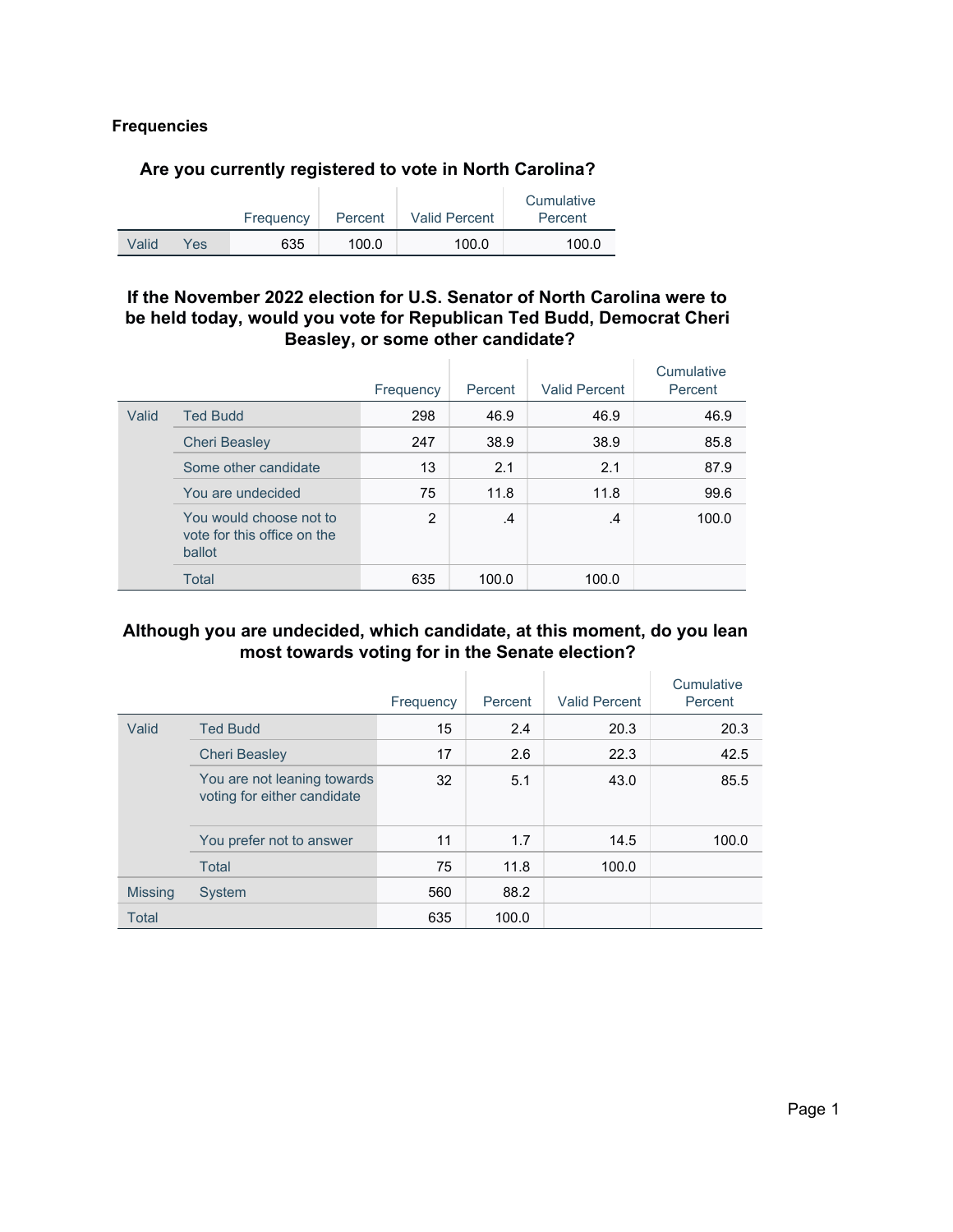|       |                   | Frequency | Percent | <b>Valid Percent</b> | Cumulative<br>Percent |
|-------|-------------------|-----------|---------|----------------------|-----------------------|
| Valid | Approve           | 220       | 34.6    | 34.6                 | 34.6                  |
|       | <b>Disapprove</b> | 350       | 55.1    | 55.1                 | 89.7                  |
|       | Not sure          | 65        | 10.3    | 10.3                 | 100.0                 |
|       | Total             | 635       | 100.0   | 100.0                |                       |

### **Do you approve or disapprove of President Joe Biden's overall job performance?**

#### **If the 2024 presidential election were held today, and the candidates happened to be Donald Trump and Joe Biden, who would you vote for at this time?**

|       |              | Frequency | Percent | <b>Valid Percent</b> | Cumulative<br>Percent |
|-------|--------------|-----------|---------|----------------------|-----------------------|
| Valid | Joe Biden    | 236       | 37.2    | 37.2                 | 37.2                  |
|       | Donald Trump | 295       | 46.4    | 46.4                 | 83.6                  |
|       | Someone else | 79        | 12.4    | 12.4                 | 96.0                  |
|       | Undecided    | 25        | 4.0     | 4.0                  | 100.0                 |
|       | <b>Total</b> | 635       | 100.0   | 100.0                |                       |

### **If the November 2022 midterm elections for U.S. Congress were held today, would you vote for the Democratic Party's candidate or the Republican Party's candidate for Congress in your district?**

|       |                                        | Frequency | Percent | <b>Valid Percent</b> | Cumulative<br>Percent |
|-------|----------------------------------------|-----------|---------|----------------------|-----------------------|
| Valid | Democratic Party's<br>candidate        | 278       | 43.7    | 43.7                 | 43.7                  |
|       | <b>Republican Party's</b><br>candidate | 298       | 46.9    | 46.9                 | 90.6                  |
|       | Some other candidate                   | 15        | 2.3     | 2.3                  | 92.9                  |
|       | Undecided                              | 45        | 7.1     | 7.1                  | 100.0                 |
|       | Total                                  | 635       | 100.0   | 100.0                |                       |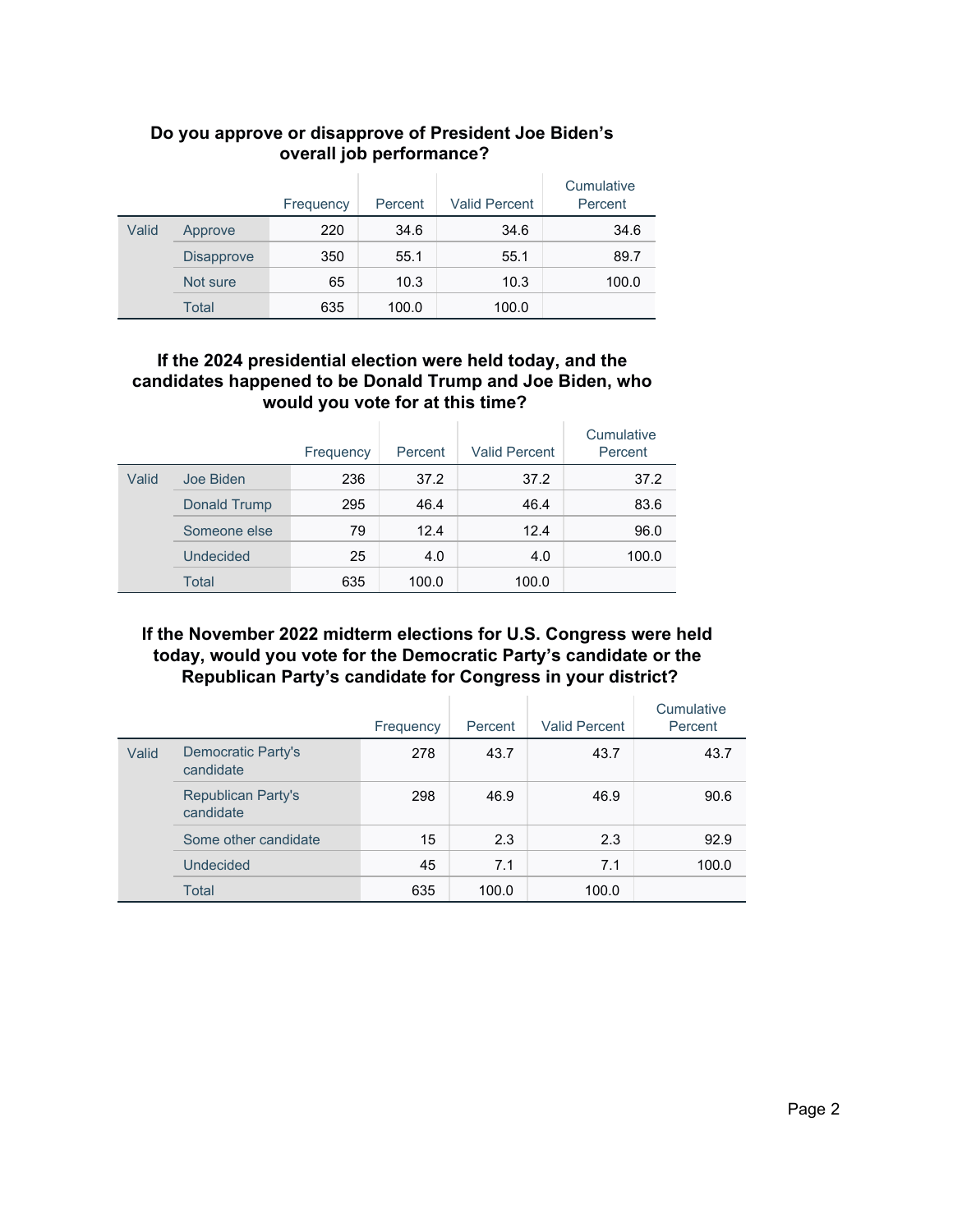# **Two years ago, did you vote in the 2020 presidential election?**

|       |           | Frequency | Percent | <b>Valid Percent</b> | Cumulative<br>Percent |
|-------|-----------|-----------|---------|----------------------|-----------------------|
| Valid | Yes       | 620       | 97.7    | 97.7                 | 97.7                  |
|       | <b>No</b> | 15        | 2.3     | 2.3                  | 100.0                 |
|       | Total     | 635       | 100.0   | 100.0                |                       |

### **Two years ago, which candidate did you vote for in the 2020 presidential election?**

|                |                         | Frequency | Percent | <b>Valid Percent</b> | Cumulative<br>Percent |
|----------------|-------------------------|-----------|---------|----------------------|-----------------------|
| Valid          | Joe Biden               | 295       | 46.5    | 47.6                 | 47.6                  |
|                | Donald Trump            | 313       | 49.3    | 50.5                 | 98.0                  |
|                | Someone other candidate | 12        | 1.9     | 2.0                  | 100.0                 |
|                | <b>Total</b>            | 620       | 97.7    | 100.0                |                       |
| <b>Missing</b> | System                  | 15        | 2.3     |                      |                       |
| <b>Total</b>   |                         | 635       | 100.0   |                      |                       |

# **In politics today, do you consider yourself a Republican, Democrat, independent, or something else?**

|       |                | Frequency | Percent | <b>Valid Percent</b> | Cumulative<br>Percent |
|-------|----------------|-----------|---------|----------------------|-----------------------|
| Valid | Republican     | 213       | 33.6    | 33.6                 | 33.6                  |
|       | Democrat       | 197       | 30.9    | 30.9                 | 64.5                  |
|       | Independent    | 207       | 32.7    | 32.7                 | 97.2                  |
|       | Something else | 18        | 2.8     | 2.8                  | 100.0                 |
|       | Total          | 635       | 100.0   | 100.0                |                       |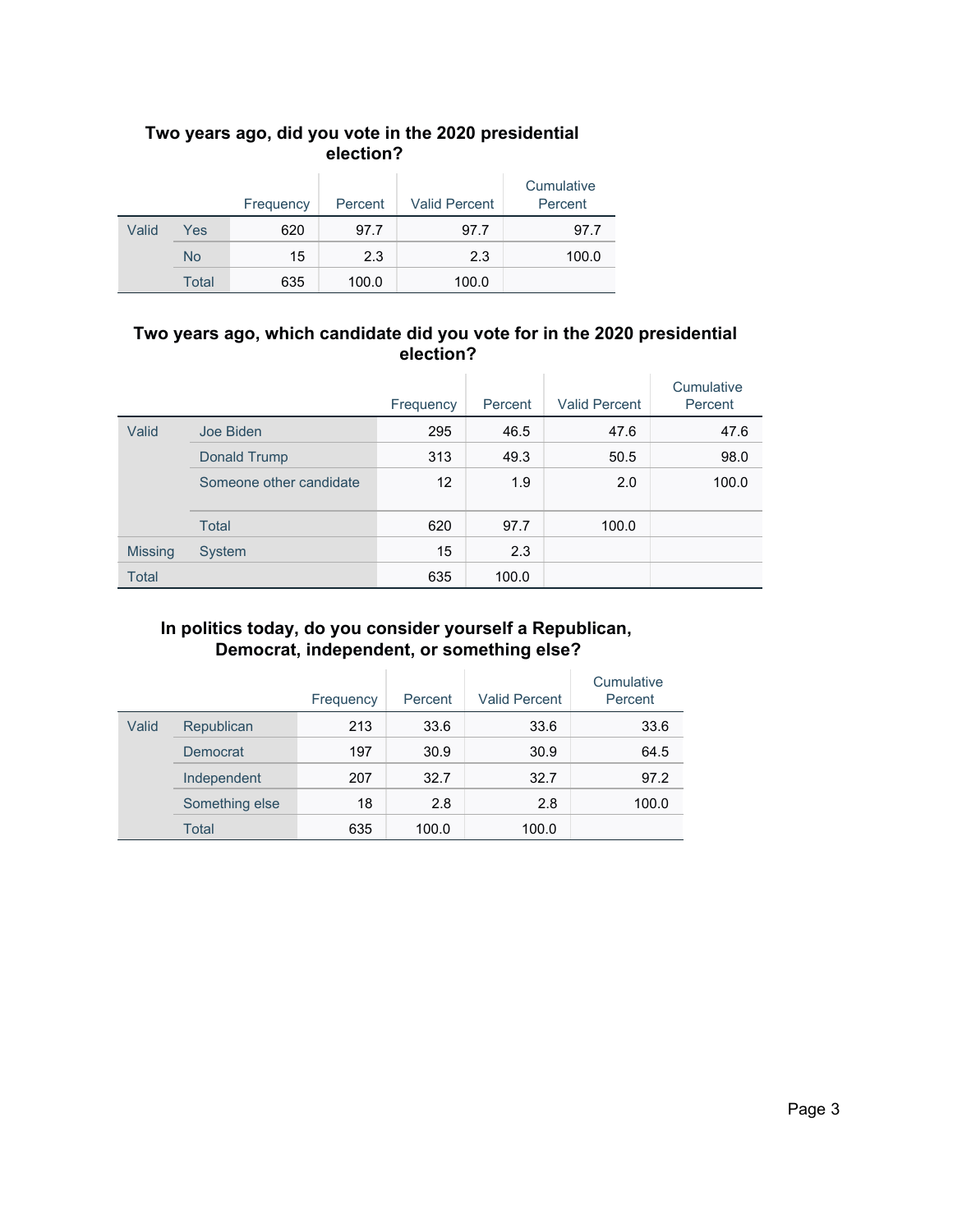|                |                         | Frequency | Percent | <b>Valid Percent</b> | Cumulative<br>Percent |
|----------------|-------------------------|-----------|---------|----------------------|-----------------------|
| Valid          | <b>Republican Party</b> | 79        | 12.4    | 35.0                 | 35.0                  |
|                | <b>Democratic Party</b> | 83        | 13.1    | 36.8                 | 71.8                  |
|                | <b>Neither</b>          | 63        | 10.0    | 28.2                 | 100.0                 |
|                | Total                   | 225       | 35.5    | 100.0                |                       |
| <b>Missing</b> | System                  | 410       | 64.5    |                      |                       |
| <b>Total</b>   |                         | 635       | 100.0   |                      |                       |

#### **Do you think of yourself as closer to the Republican Party or closer to the Democratic Party?**

# **What region do you live in? - Selected Choice**

|       |                                                   | Frequency | Percent | <b>Valid Percent</b> | Cumulative<br>Percent |
|-------|---------------------------------------------------|-----------|---------|----------------------|-----------------------|
| Valid | Eastern North Carolina                            | 146       | 23.0    | 23.0                 | 23.0                  |
|       | Raleigh/Durham/Chapel Hill<br>area (The Triangle) | 140       | 22.0    | 22.0                 | 45.0                  |
|       | Charlotte area                                    | 114       | 18.0    | 18.0                 | 63.0                  |
|       | <b>Piedmont/Central North</b><br>Carolina         | 127       | 20.0    | 20.0                 | 83.0                  |
|       | <b>Western North Carolina</b>                     | 108       | 17.0    | 17.0                 | 100.0                 |
|       | Total                                             | 635       | 100.0   | 100.0                |                       |

## **The following questions are for statistical purposes only. To start, what category best describes you?**

|       |                                                    | Frequency | Percent | <b>Valid Percent</b> | Cumulative<br>Percent |
|-------|----------------------------------------------------|-----------|---------|----------------------|-----------------------|
| Valid | Hispanic or Latino of any<br>race                  | 38        | 6.0     | 6.0                  | 6.0                   |
|       | White                                              | 425       | 67.0    | 67.0                 | 73.0                  |
|       | <b>Black or African American</b>                   | 127       | 20.0    | 20.0                 | 93.0                  |
|       | Asian or Asian American                            | 13        | 2.0     | 2.0                  | 95.0                  |
|       | Some other race or<br>ethnicity, or multiple races | 32        | 5.0     | 5.0                  | 100.0                 |
|       | Total                                              | 635       | 100.0   | 100.0                |                       |